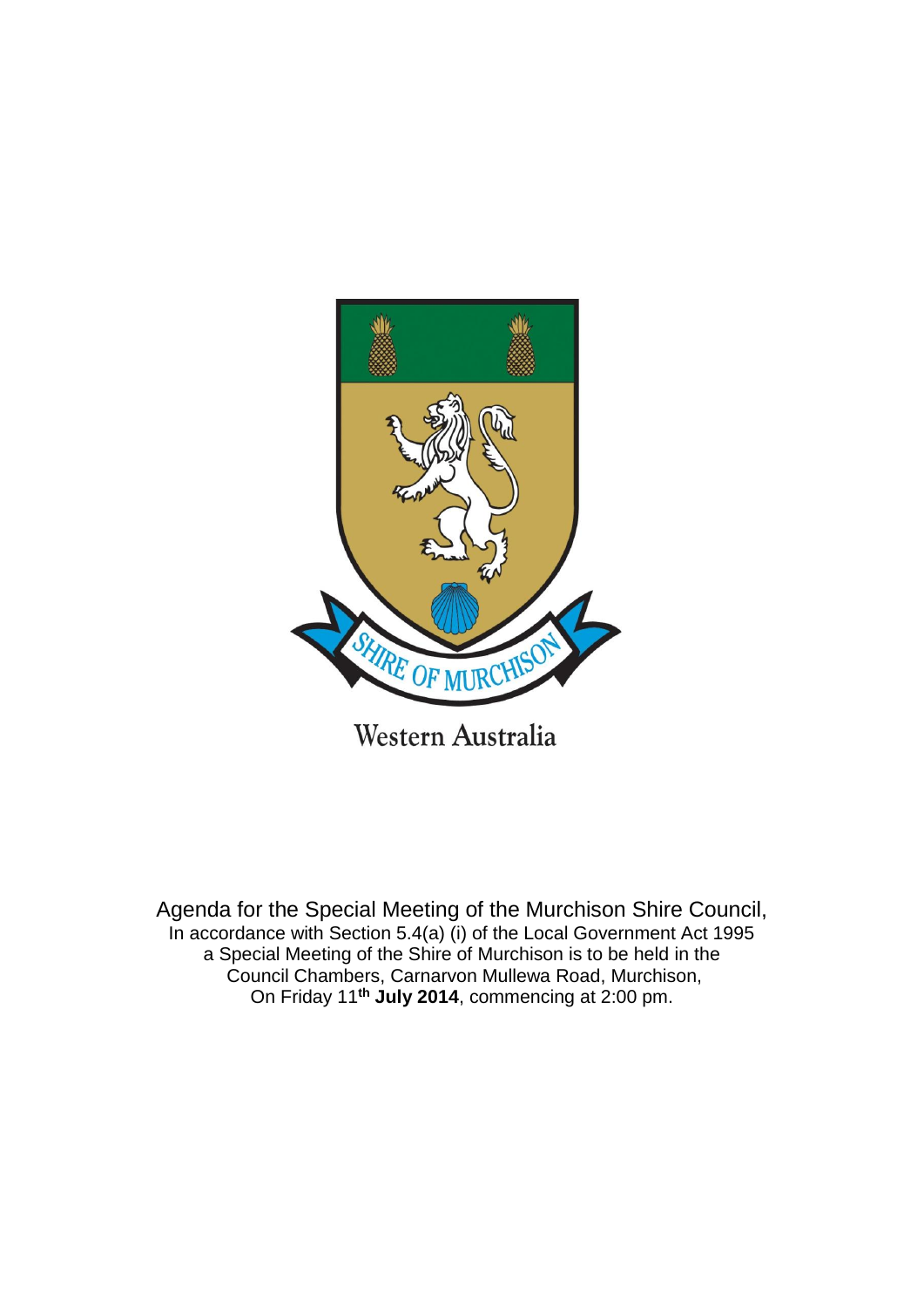# **TABLE OF CONTENTS**

| 1.              | DECLARATION OF OPENING/ANNOUNCEMENT OF VISITORS 3       |  |
|-----------------|---------------------------------------------------------|--|
| 2.              | RECORD OF ATTENDANCE/APOLOGIES/LEAVE OF ABSENCE 3       |  |
| 3.              | RESPONSE TO PREVIOUS PUBLIC QUESTIONS TAKEN ON NOTICE 3 |  |
| $\mathbf{4}$ .  |                                                         |  |
|                 | 4.1                                                     |  |
| 5.              |                                                         |  |
| 6.              |                                                         |  |
| 7.              | NOTICE OF ITEMS TO BE DISCUSSED BEHIND CLOSED DOORS3    |  |
| 8.              |                                                         |  |
|                 | 8.1                                                     |  |
| 9.              |                                                         |  |
| 10.             |                                                         |  |
|                 | 10.1                                                    |  |
|                 | 10.2                                                    |  |
|                 | 10.3                                                    |  |
| 11 <sub>1</sub> |                                                         |  |
| 12.             |                                                         |  |
| 13.             |                                                         |  |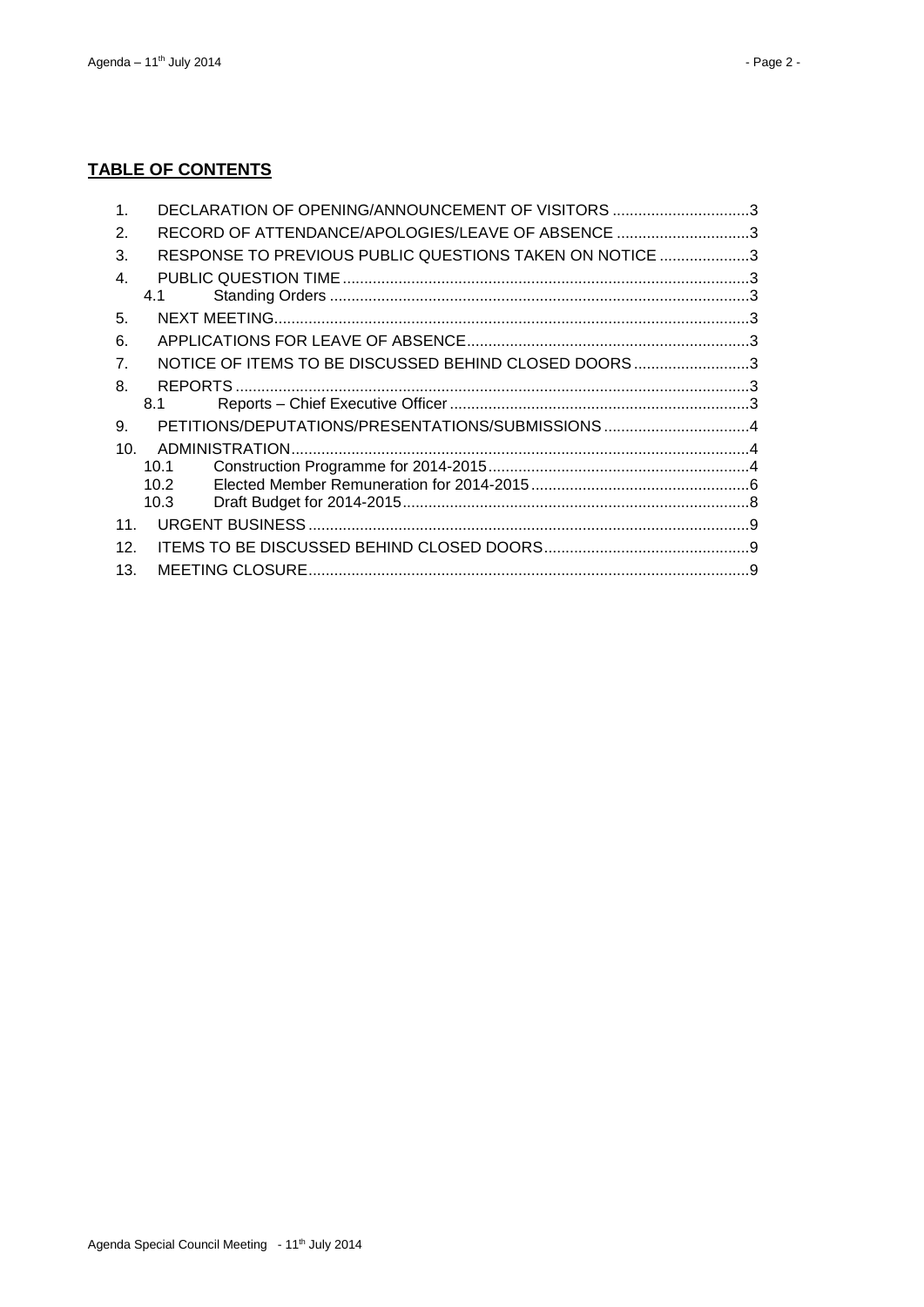# <span id="page-2-0"></span>**1. DECLARATION OF OPENING/ANNOUNCEMENT OF VISITORS**

# <span id="page-2-1"></span>**2. RECORD OF ATTENDANCE/APOLOGIES/LEAVE OF ABSENCE**

# <span id="page-2-2"></span>**3. RESPONSE TO PREVIOUS PUBLIC QUESTIONS TAKEN ON NOTICE**

# <span id="page-2-3"></span>**4. PUBLIC QUESTION TIME**

#### <span id="page-2-4"></span>**4.1 Standing Orders**

*Council Decision:*

**Moved: Councillor Seconded: Councillor Seconded: Councillor** 

#### **That the following Local Law-Standing Orders 2001 be stood down:**

8.2 Limitation on the number of speeches

8.3 Duration of speeches

**Carried/Lost For: Against:**

#### <span id="page-2-5"></span>**5. NEXT MEETING**

The scheduled date for the next ordinary meeting is Friday 18th July 2014.

# <span id="page-2-6"></span>**6. APPLICATIONS FOR LEAVE OF ABSENCE**

# <span id="page-2-7"></span>**7. NOTICE OF ITEMS TO BE DISCUSSED BEHIND CLOSED DOORS**

Nil

#### <span id="page-2-8"></span>**8. REPORTS**

#### <span id="page-2-9"></span>**8.1 Reports – Chief Executive Officer**

In accordance with S5.4 (b) of the Local Government Act 1995 a Special Meeting was called for the purpose of dealing with three items:-

Capital Works Programme for 2014-2015; Members Remuneration for 2014-2015; and Review of the draft budget for 2014-2015.

#### **Officers Recommendation:**

That the Chief Executive Officer's report be accepted

**Voting:**

Simple Majority

# *Council Decision:*

**Moved: Councillor Seconded: Councillor**

That the Chief Executive Officer's report be accepted.

#### **Carried/Lost For: Against:**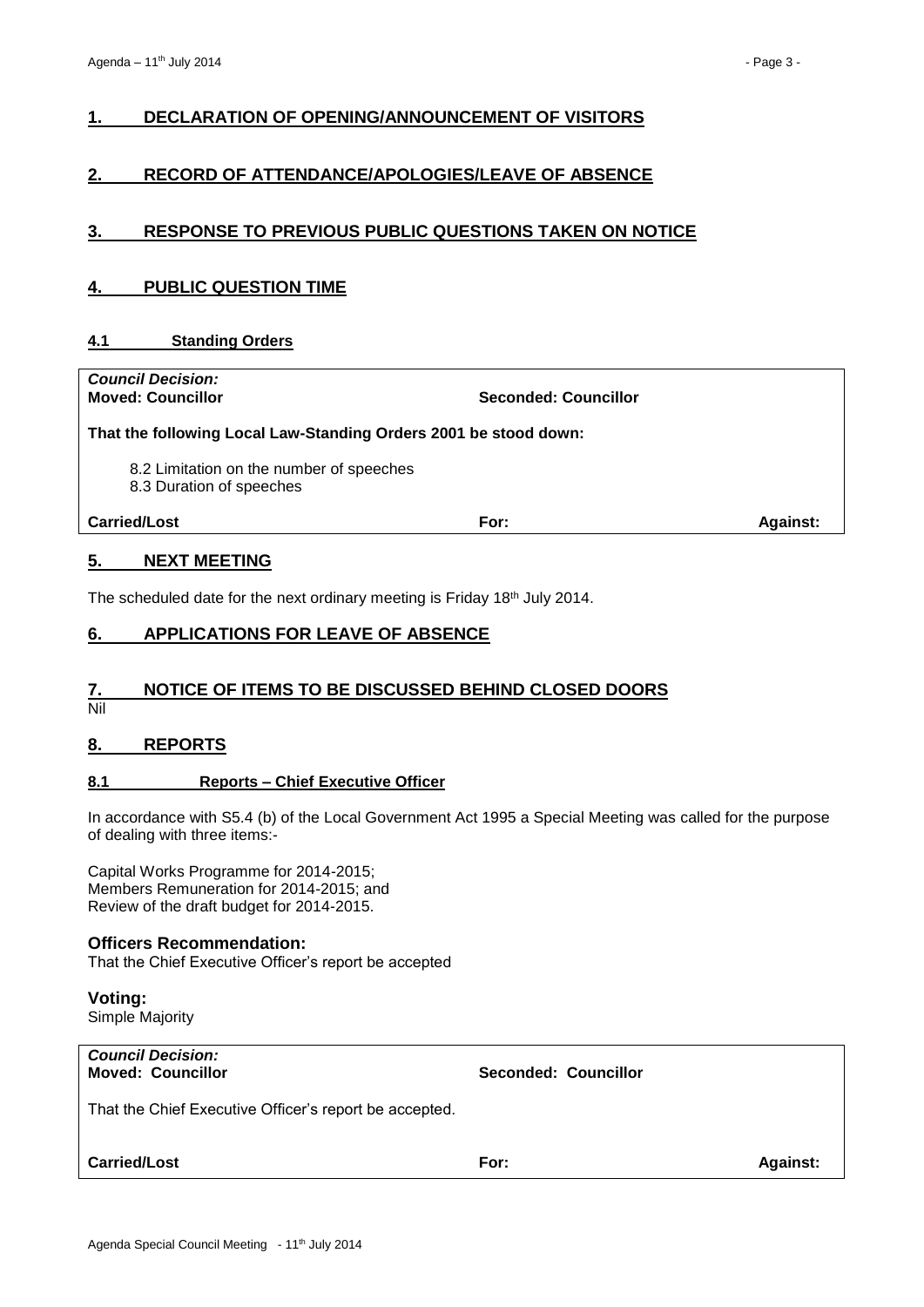# <span id="page-3-0"></span>**9. PETITIONS/DEPUTATIONS/PRESENTATIONS/SUBMISSIONS**

None expected

# <span id="page-3-1"></span>**10. ADMINISTRATION**

#### <span id="page-3-2"></span>**10.1 Construction Programme for 2014-2015**

| File:              | 12.9                          |
|--------------------|-------------------------------|
| Author:            | Jenny Goodbourn               |
| Interest Declared: | No interest to disclose       |
| Date:              | 11 <sup>th</sup> July 2014    |
| Attachments:       | <b>Construction Programme</b> |

#### **Matter for Consideration:**

Council to consider the proposed construction programme for 2014-15.

#### **Background:**

At the May council meeting councillors discussed the proposed works programme for 2014-15 following on from the road inspection carried out earlier in the year. This has now been worked through and costed.

#### **Comment:**

The proposed construction programme is:-

Carnarvon/Mullewa Road - (South of Byro job) finish off reforming road and gravel sheeting

Carnarvon/Mullewa Road - Two calcrete sections south and north of Tin Hut Creek require boxing out to a depth of 100mm. Fresh dirt needs to be pulled in from both sides and then remixed with polycom added, re-crushed and laid back down with a good rolling - 2.5Kms

Carnarvon/Mullewa Road - on southern end of above section (calcrete) water lays on the road. This was picked up in last year's inspection and will require about 1Km of gravel sheeting plus improvements to bunds, drains and contour banks. - 2.2kms

Carnarvon/Mullewa Road - Reform section from Woodleigh/Byro turn-off south. Need to improve water flow at the bunds as water lays here in wet times. Sections will need to be boxed out, replaced with calcrete and good drainage on down side alongside of the bund to be installed - 2.5Kms

Woodleigh/Byro Road - Requires gravel sheeting of stony sections, straightening out of some corners, new bunds and repairs to existing bunds.

Carnarvon/Mullewa Road- 5.2km north of Mt Narryer water lays on road. This is a 1km section - Rebuild where water lays (about 400m) up 400mm. The rest of this section needs reforming by pulling in from sides and then gravel sheeting 150mm. Re-dress bunds and drains.

Carnarvon/Mullewa Road – 27km north of settlement - water lays on the road. This is a 1.5km section of road that requires reforming up by ripping both sides of the road and sheeting with calcrete. Requires one new bund and drains need to be flatter and longer on west side. Need to place a contour on east side of the road from bund to bund.

Carnarvon-Mullewa Road - Sealing of the 4km section north of the Murchison river. Week to trim up and cost of seal.

Beringarra/Pindar Road - completion of form work and then sealing of the three dust suppression jobs at Tallering, Yuin and the Pia Community - Two weeks for shire then cost to seal.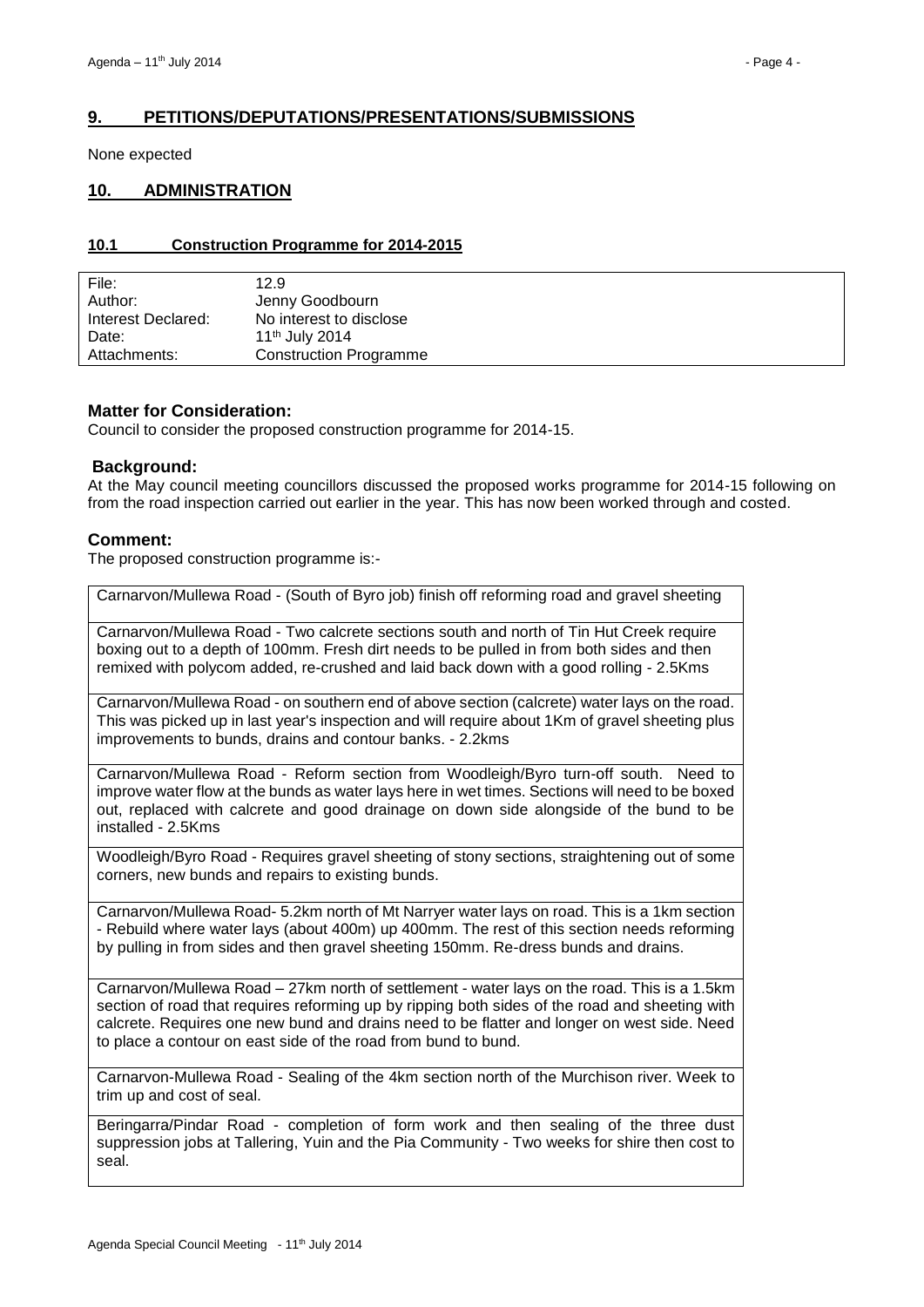Beringarra-Cue Road. Put in off shoot drains. New floodways in various places. Repairs to the shoulder on west side of road 2km south of Miluera station homestead. Place a contour bank on west side of road 400m south of shoulder. Repair to prevent shoulder damage. Remove all but boundary grids - *funding to come from Mitsubishi funds.*

Wooleen/Mt Wittenoom Road - 2.4km of new alignment. Clear the new alignment - shape up road, gravel sheet where required, box out floodway and replace with gravel. Place stone wall in floodway. Put in new driveway for Wooleen station. New alignment through small creek at Wooleen wool shed.

Carnarvon/Mullewa Road - Forming up and gravel sheeting from the settlement to Butchers Track turn off – 8km - *RRG funded project - RRG 263,667 SOM \$131,833*

Twin Peaks/McNabbs's road - 3.1km of calcrete sheeting south from the Sanford River.

Butchers Track Road - Gravel sheeting over stony section west from Muggon shed turn off - 1.2km. Move bunds and drains 5km before western boundary. Signage required.

Concrete Crossing Repairs for the year - Yarra-Yarra River 3km south of Byro on the Carnarvon-Mullewa road

Additional replacement grids on Beringarra-Pindar Road and various other roads.

A full break-up with costings of the programme is attached.

#### **Statutory Environment:**

Nil.

#### **Sustainability Implications**

**Environmental**

There are no known significant environmental implications associated with this decision

**Economic**

Road works are a major part of the shires economic operations and capital construction is included in all strategic plans. The proposed works are in line with the long term financial plan, asset management and corporate business plan.

**Social**

There are no known significant social considerations associated with this decision

#### **Strategic Implications:**

Nil.

**Policy Implications:** Nil.

**Financial Implications:**

**Consultation:**

Nil

#### **Recommendation**

That Council adopt the Construction Programme for the 2014-2015 Financial year as detailed in the schedule attached and use this in developing the 2014-2015 annual budget.

#### **Voting Requirements:**

Simple majority.

*Council Decision:*

**Moved: Councillor Seconded: Councillor**

**Carried/Lost For: Against:**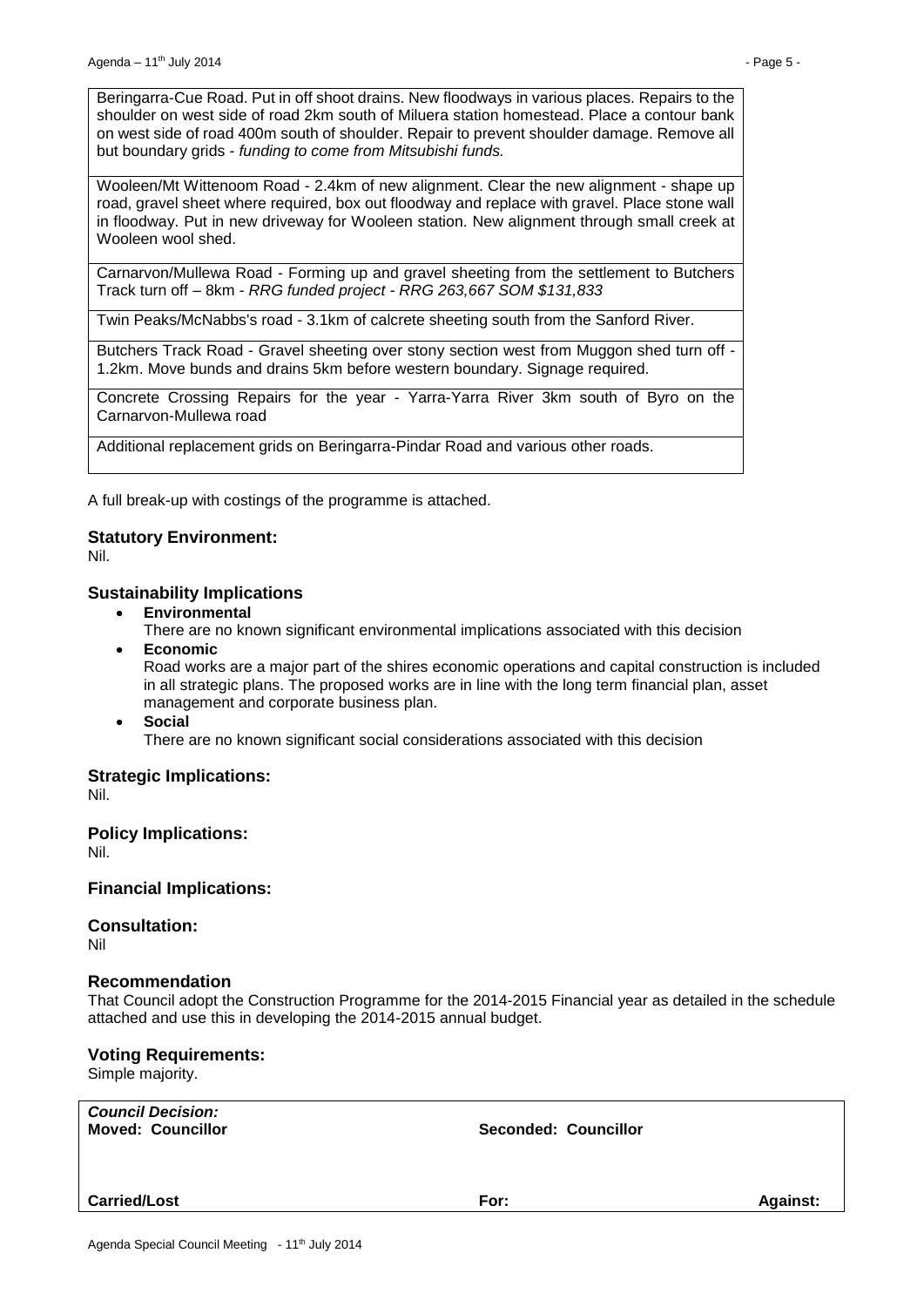# <span id="page-5-0"></span>**10.2 Elected Member Remuneration for 2014-2015**

| File:              | 24                         |
|--------------------|----------------------------|
| Author:            | Jenny Goodbourn            |
| Interest Declared: | No interest to disclose    |
| Date:              | 11 <sup>th</sup> July 2014 |
| Attachments:       | N/A                        |

#### **Matter for Consideration:**

Council to consider adopting Elected Member Remuneration as detailed in the table below.

#### **Background:**

A council member who attends a council or committee meeting is entitled to be paid a prescribed minimum fee and to be reimbursed for prescribed expenses.

The President, in addition, is entitled to a prescribed annual allowance and the local government may decide to pay the Deputy President an allowance up to 25% of that prescribed for the president.

#### **Comment:**

On 18 June 2014, the Salaries and Allowances Tribunal reviewed Elected Members Remuneration increasing maximums for attendance at Council Meetings and increasing the Presidents and Deputy Presidents Allowance by 3%. As last year, travel allowance is required to be claimed according to the Public Service Award 1992, however clarification as to which schedule can be used was sought last year.

In November last year the Salaries and Allowances Tribunal considered the request to be able to use Schedule E (car has to be provided) as opposed to schedule F (use of private vehicle). We argued that whilst it is not a necessity for someone to have a vehicle to stand for council the reality is that there is no public transport or taxi services in our region. The SAT response was "*Essentially, the Tribunal confirmed the current determination and took the view that Local Governments should make a decision based on their own particular circumstances."* They did not uphold our request to allow the allowance to be based on where the member resided rather than the areas they travelled through so we will still have to calculate travel based on the three zones but we can use the rates in schedule E which are: Zone1- Metropolitan area \$1.855, Zone 2 – South West Land Division \$1.874 and Zone 3 – Rest of State \$1.947 per km. This means we will not need the additional \$1.00 per km paid as an allowance that we brought in last year to subsidise the reduction in travel.

If council wishes to go with a 3% increase this would see Councillors attendance fees increase from \$3,850 to \$3,970. The Presidents attendance fee rise from \$6,600 to \$6,800. The Presidents annual allowance would also be increased to \$6,800 and the Deputy Presidents annual allowance would increase from \$1,650 to \$1,700. The total budget allocation for 2014-2015 would need to be \$26,650 for member's attendance allowance and \$8,500 for president and deputy president's allowance.

Based on say 11 ordinary meetings and two extraordinary and one trip to Perth for each member the travel expense would be approx. \$58,000.

Telecommunications allowance was \$1,100 for 2013-2014. A 3% increase would see this rise to \$1,135 per person.

#### **Statutory Environment:**

Local Government Act 1995: s5.98 to 5.100 Salaries and Allowances Tribunal 18 June 2014

#### **Sustainability Implications**

- **Environmental**
- There are no known significant environmental implications associated with this decision
- **Economic**
	- There are no known significant economic implications associated with this decision **Social**

There are no known significant social considerations associated with this decision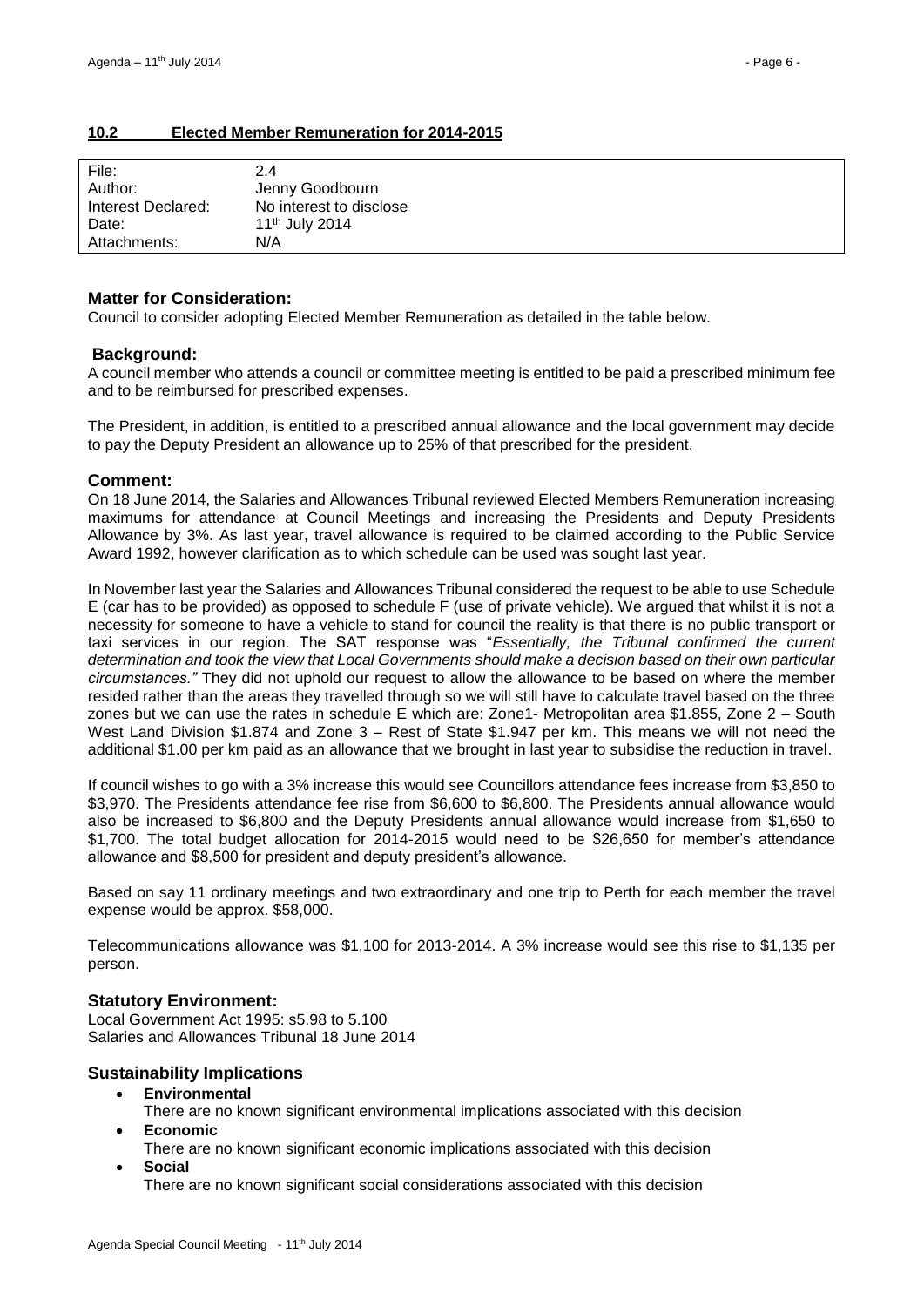# **Strategic Implications:**

Nil.

#### **Policy Implications:**

Nil.

# **Financial Implications:**

Overall operating costs would rise by \$6,484 compared to last year but a provision has been made in the draft budget to cover the revised costs.

# **Consultation:**

Nil

# **Recommendation**

That Council adopt Elected Members Remuneration for the 2014-2015 Financial year as detailed in the schedule below.

The President is to be paid an Attendance Fee at the base rate of \$6,800, plus an Annual Allowance of \$6,800; The Deputy President is to be paid an Attendance Fee at the base rate of \$3,970, plus an Annual Allowance of \$1,700;

All Members are to be paid an Attendance Fee at the base rate of \$3,970;

All Elected Members are to be paid a Telecommunications Allowance of \$1,135 per annum and a Travel Allowance based on the Public Service Award 1992 – Schedule E.

# **ELECTED MEMBERS REMUNERATION**

|                                                                    | 2013-14                |                        | 2014-15                      |                              |
|--------------------------------------------------------------------|------------------------|------------------------|------------------------------|------------------------------|
|                                                                    | Range                  | <b>Adopted</b>         | Range                        | <b>Budget</b>                |
| <b>Fees for Attending Council and</b><br><b>Committee Meetings</b> | \$                     | \$                     |                              |                              |
| Councillor                                                         | $3.5-9k$               | \$3,850                | $3.5 - 9.27k$                | \$3,970                      |
| President                                                          | $3.5 - 18.5k$          | \$6,600                | 3.5-19.055k                  | \$6,800                      |
|                                                                    | Range                  | <b>Adopted</b>         | Range                        | <b>Budget</b>                |
| <b>Annual Local Government</b><br><b>Allowances</b>                | \$                     | \$                     |                              |                              |
|                                                                    | $.5 - 19k$             | \$6,600                | $.5 - 19.57k$                | \$6,800                      |
| President                                                          |                        |                        |                              |                              |
| Deputy President                                                   | 25%                    | \$1,650                | 25%                          | \$1,700                      |
| <b>Other Fees - Elected Members</b>                                | \$                     | \$                     |                              |                              |
| <b>Telecommunications Allowance</b>                                | $.5 - 3.5k$            | \$1,100                | $.5 - 3.5k$                  | \$1,135                      |
| <b>Travel Allowance</b>                                            | 94.3/91/89.5<br>per km | 94.3/91/89.5<br>per km | 194.7/187.4/<br>185.5 per km | 194.7/187.4/<br>185.5 per km |

### **Voting Requirements:**

Absolute majority.

*Council Decision:*

**Moved: Councillor Seconded: Councillor**

#### **Carried/Lost For: Against:**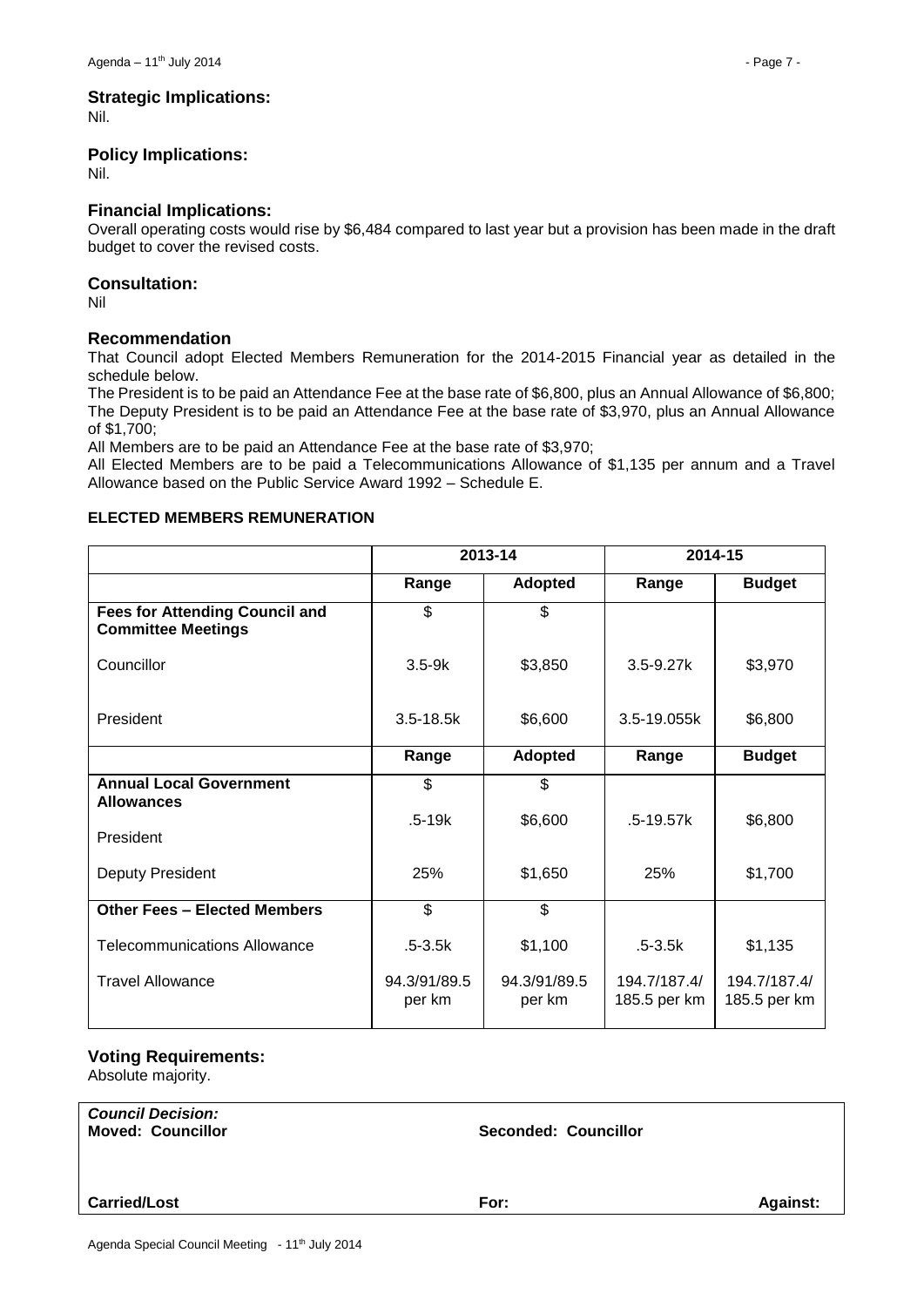# <span id="page-7-0"></span>**10.3 Draft Budget for 2014-2015**

| File:              | 24                         |
|--------------------|----------------------------|
| Author:            | Jenny Goodbourn            |
| Interest Declared: | No interest to disclose    |
| Date:              | 11 <sup>th</sup> July 2014 |
| Attachments:       | N/A                        |

#### **Matter for Consideration:**

Council to consider the draft budget for 2014/2015.

#### **Background:**

The audit committee met on the  $20<sup>th</sup>$  June and held a workshop format meeting to go through the operating income and expenses and proposed capital expenditure as part of the development of the 2014-2015 budget.

#### **Comment:**

The budget has been further worked on and adjustments made. The capital programme, as per the earlier item, has been included and the insurance and depreciation has been adjusted in line with information received.

#### **Statutory Environment:**

Section 6.2 of the Local Government Act 1995 refers.

Section 6.2(2) of the Act requires that in preparing its annual budget the Council is to have regard to the contents of its plan for the future prepared in accordance with section 5.56. Under the Integrated Planning Framework for Local Government, that is the Community Strategic Plan. This section requires that Council must prepare detailed estimates of:

(a) Expenditure;

(b) Revenue and income, independent of general rates

(c) The amount required to make up the 'deficiency' if any shown by comparing the estimated expenditure with the estimated revenue and income.

Section 6.2(3) requires that all expenditure, revenue and income must be taken in account unless otherwise prescribed. Local Government (Financial Management) Regulation 32 prescribes amounts that may be excluded in calculating the 'budget deficiency'

Section 6.2(4) requires the annual budget to incorporate:

(a) Particulars of estimated expenditure proposed;

(b) Detailed information relating to the rates and service charges which will apply, including:

(a) Amount estimated to be yielded by the general rate

(b) Rate of interest to be charged on unpaid rates and service charges;

(c) Fees and charges;

(d) Borrowings and other financial accommodations proposed;

(e) Reserve account allocations and uses;

(f) Any proposed land transactions or trading undertakings per section 3.59

#### **Sustainability Implications**

**Environmental**

The budget has been developed in conjunction with the shires integrated planning documents with particular reference to the corporate Business Plan, Long Term Financial Plan and Asset Management Plan.

**Economic**

The budget has been developed in conjunction with the shires integrated planning documents with particular reference to the corporate Business Plan, Long Term Financial Plan and Asset Management Plan.

**Social**

The budget has been developed in conjunction with the shires integrated planning documents with particular reference to the corporate Business Plan, Long Term Financial Plan and Asset Management Plan.